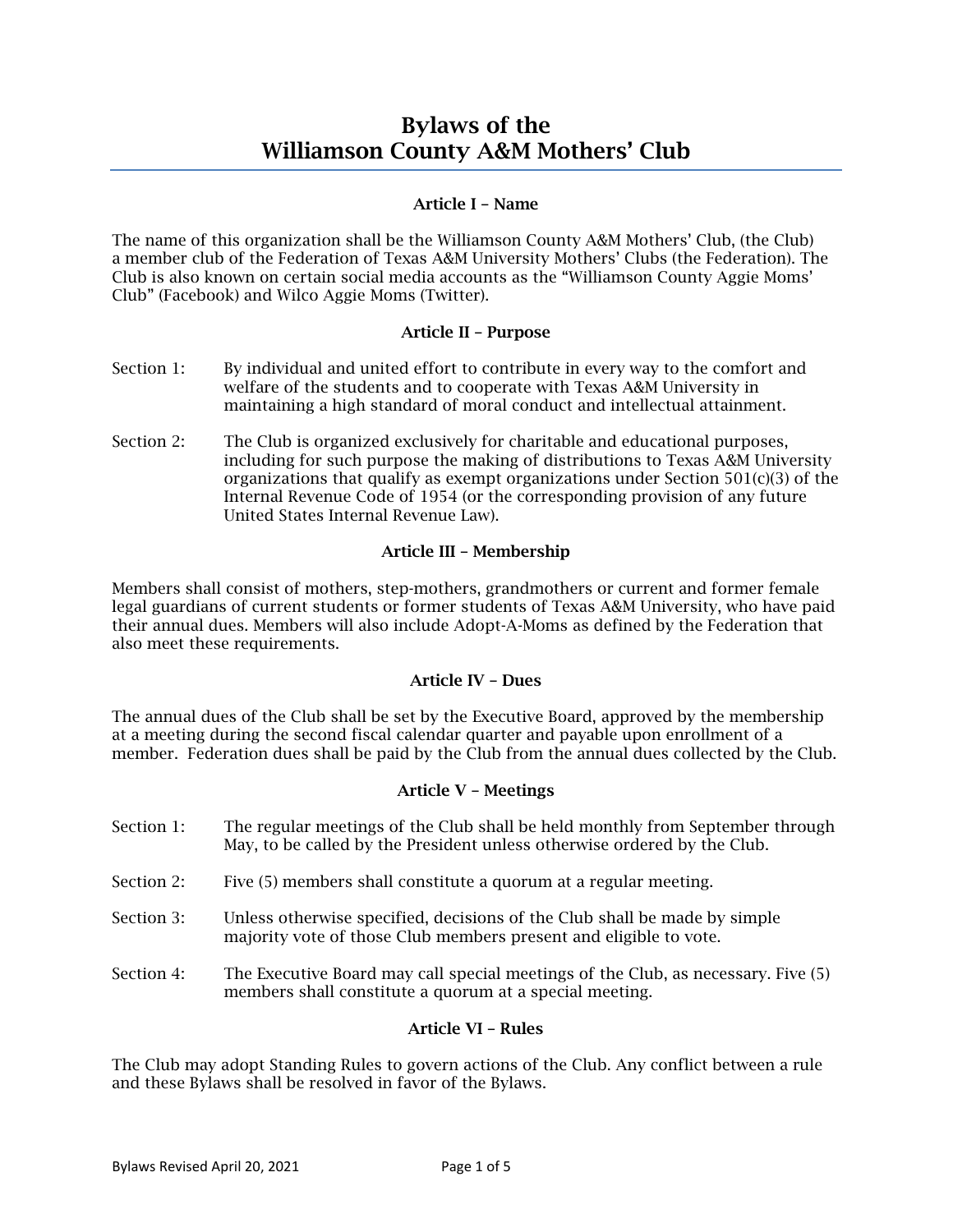## Article VII – Elections

- Section 1: Officers will be elected for a term of one (1) year. No elected officer may serve more than two (2) successive terms in the same office, unless a motion to allow additional terms raised at a regular meeting gains a favorable simple majority vote.
- Section 2: The officers of the Club shall be elected at a regular meeting after January and installed at the May meeting. Newly elected officers shall assume the duties of their offices at the beginning of the fiscal year (June 1).
- Section 3: Voting privileges shall be limited to elected officers and members in good standing.

## Article VIII – Officers

- Section 1: For the first year the 2021 version of these Bylaws are in effect, the elected officers of the Club shall be President, President-Elect, Vice President of Membership, Recording Secretary, and Treasurer. For subsequent years, the elected officers of the Club shall be President-Elect, Vice President of Membership, Recording Secretary, and Treasurer.
- Section 2: After the first year the 2021 version of these Bylaws are in effect, the previously elected President-Elect shall serve as President.
- Section 3: The retiring President shall serve as Vice President-at-Large.
- Section 4: In the event of a vacancy in any elected office, the position shall be temporarily filled by the Vice President-at-Large until the position is filled by the Executive Board and approved by the membership at the next regular meeting.
- Section 5: Any member in good standing who desires to serve as an officer may be a candidate for office, except as provided in Article VII, Section 1, regarding term limits for officers.

#### Article IX - Elected Officers

- Section 1: The President shall:
	- 1. preside at all meetings of the Club;
	- 2. have general supervision over the affairs of the Club;
	- 3. have the power to appoint the chair of a committee, except the Audit Committee (*see* Article X)*,* as necessary for the proper conduct of the business of the Club;
	- 4. act as an ex-officio member on all committees except the Audit Committee;
	- 5. perform other duties pertaining to the office and in accordance with the Federation guidelines; and
	- 6. Perform other duties as set forth in any Standing Rules of the Club.
- Section 2: The President-Elect Shall:
	- 1. shadow the President during the year elected and serve as President the following year;
	- 2. preside in the absence of the President and perform such duties as are necessary in her absence; and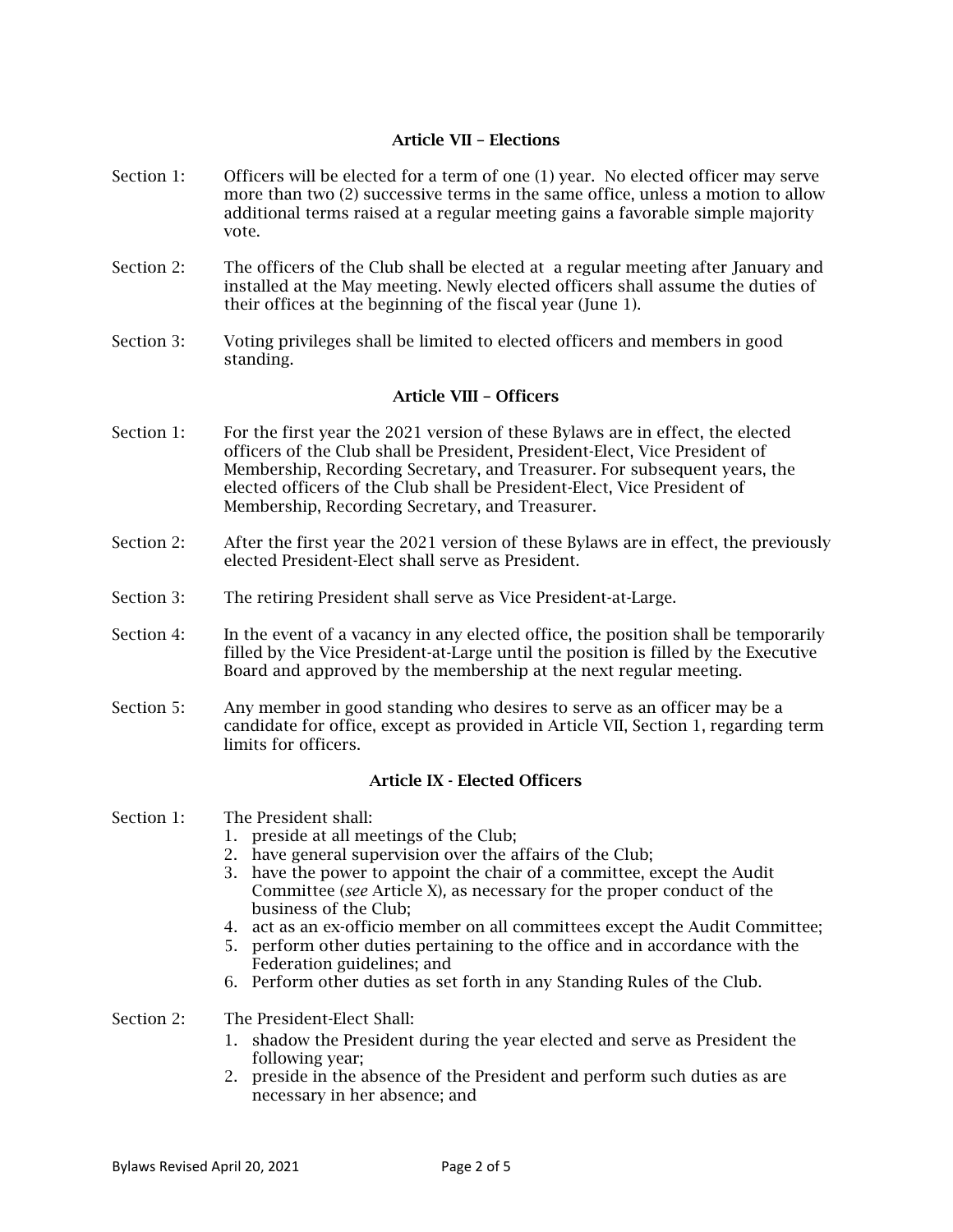3. perform other duties as assigned by the President or as set forth in any Standing Rules of the Club.

Section 3: The Vice President-at-Large shall:

- 1. fill any vacancy of elected officers occurring on the executive board until the vacancy is filled by the Board and approved by the membership at the next meeting of the Club;
- 2. fill any vacancy of an appointed position until the President appoints a replacement; and
- 3. perform other duties as assigned by the President or as set forth in any Standing Rules of the Club.

# Section 4: The First Vice-President (of Membership) shall:

- 1. be responsible for Membership, as may be set forth in any Standing Rules;
- 2. maintain a roster of members;
- 3. secure the contact information from the University for area students; and
- 4. perform other duties as assigned by the President or as set forth in any Standing Rules of the Club.
- Section 5: The Recording Secretary shall:
	- 1. take and keep minutes of all meetings of the Club;
	- 2. take and keep minutes of all meetings of the Executive Board;
	- 3. maintain a roll of members' attendance; and
	- 4. perform other duties as assigned by the President or as set forth in any Standing Rules of the Club.

## Section 6: The Treasurer shall:

- 1. be responsible for all monies received, held, and dispersed;
- 2. disperse funds for budgeted items;
- 3. disperse non-budgeted funds only as approved by the Executive Board;
- 4. sign checks for disbursement of funds of the Club with counter signature of the President or President-Elect (alternate), as set forth in any Standing Rules or as otherwise directed by the Executive Board;
- 5. not reimburse sales tax;
- 6. keep a balance sheet and give a financial report at each meeting of the Executive Board and at each regular meeting of the Club;
- 7. serve out the fiscal year and deliver the books to the audit committee, who will then deliver the books to her successor (or to the new President) immediately at the conclusion of an annual audit [Note: The fiscal year of the Club will correspond with that of the Federation (June to May). Receipts for any reimbursable expenses incurred during any fiscal year must be received no later than the last day of the fiscal year]; and
- 8. perform other duties as assigned by the President or as set forth in any Standing Rules of the Club.
- Section 7: Executive Board Member Removal from Office. The Club may, on the advice of the Executive Board and by two-thirds (2/3) vote of club members present and eligible to vote at any regular or special meeting, remove any member from the position to which she has been elected or appointed upon the occurrence of any of the following events discovered during the member's term of office:
	- 1. Commission of an act constituting in the judgment of the Board a
		- a. dishonest or other act of material misconduct;
		- b. fraudulent act;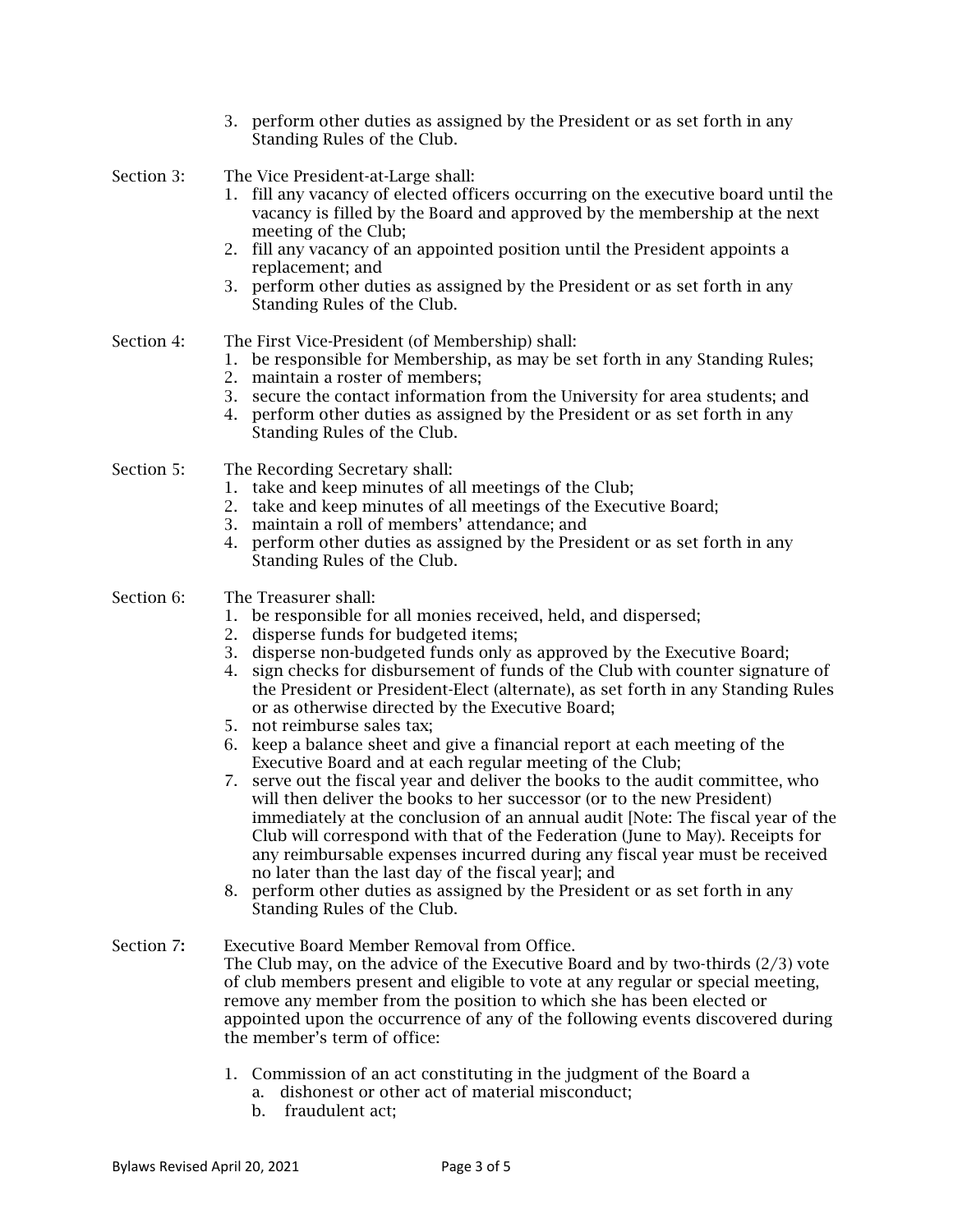- c. felony under the laws of Texas or the United States; or
- 2. Inability of the person to perform duties, regardless of the reason that results in incapacity and, in the judgment of the Board, an inability to complete the term to which the person was elected or appointed.
- 3. Absent two (2) meetings (Board or Regular) without a valid excuse. The validity of the excuse is determined by the Executive Board.

## Article X – Committees

- Section 1: The Executive Board may create committees as necessary. Committees shall meet the requirements set forth in any Standing Rules of the Club. The President may appoint a chair to any committee.
- Section 2: Audit Committee. At a regular meeting in the last quarter of the fiscal year, the President shall either appoint an Audit Committee of 2 members plus any objective non-member, as appropriate, or appoint another Federation Club to conduct an audit. The current President and the current Treasurer may not serve on the Audit Committee auditing the current term. The Audit Committee shall perform an independent appraisal of all financial activity conducted by the Treasurer for the fiscal year or any other matters determined necessary by a majority vote of the Executive Board.

## Article XI – Executive Board

The Executive Board (the Board) shall be composed of officers, chairs of committees, and any members currently serving on the Federation Board.

- Section 1: The Executive Board will have all authority to act for the Club between regular meetings.
- Section 2: The Executive Board shall meet regularly during the administration year.
- Section 3: Three (3) members shall constitute a quorum.
- Section 4: Unless otherwise specified, decisions of the Executive Board shall be made by simple majority vote of those Board members present and eligible to vote.
- Section 5: Prepare a budget for the following year in April and present it for approval by members of the Club at the May regular meeting.
- Section 6: If members share any position, only one vote is allowed between them for board votes representing that position.

## Article XII – Delegates to the Federation Meetings

The delegates to the Federation meetings shall follow Federation guidelines in number and means of selection as provided for in the Federation Bylaws.

## Article XIII – Parliamentary Authority

Robert's Rules of Order shall govern the Club in all cases in which they are applicable and in which they are not in conflict with the Bylaws of the Club or any Standing Rules. If there is a conflict between versions of Robert's Rules of Order, the most current version shall prevail.